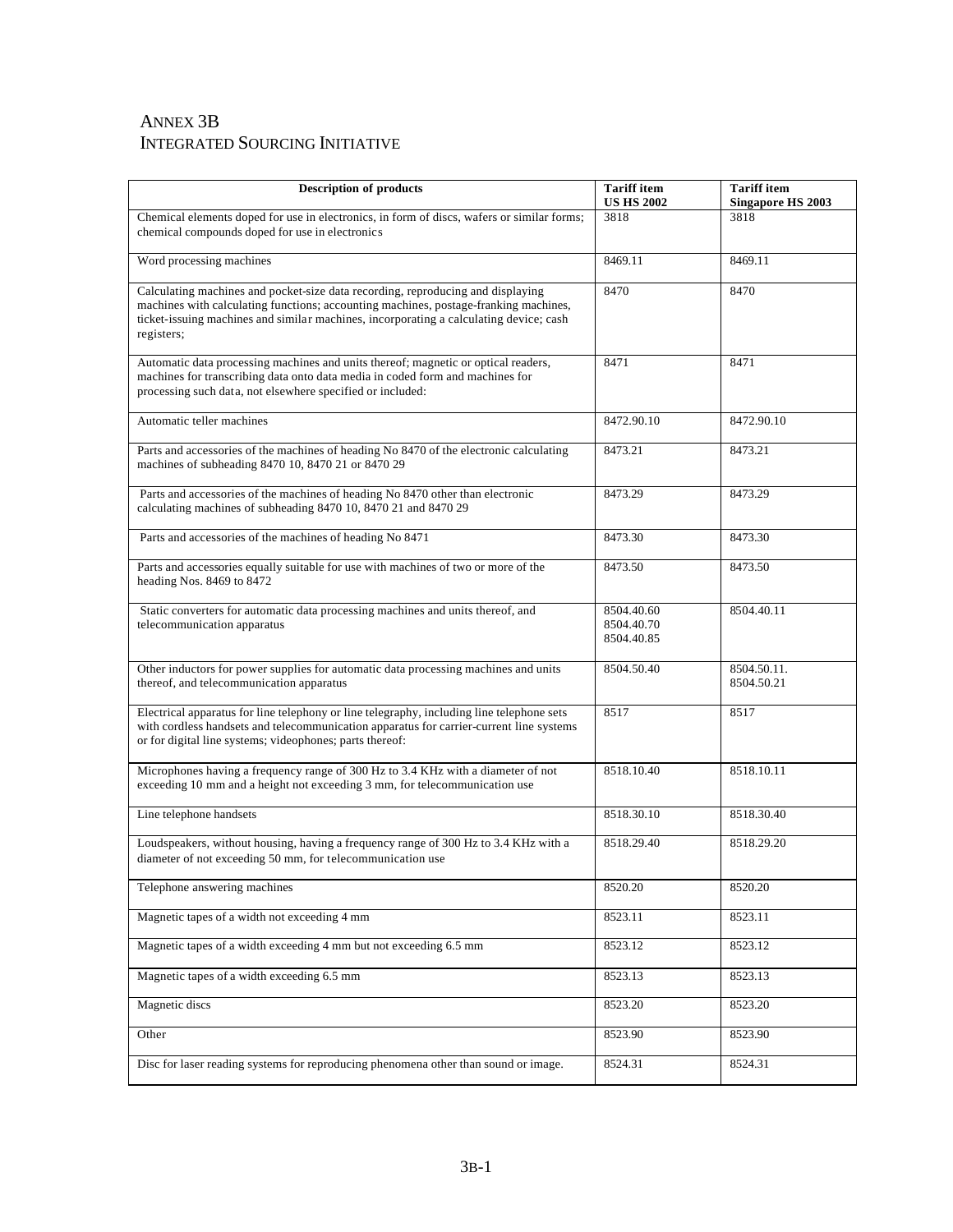| <b>Description of products</b>                                                                                                                                                                                                                                    | <b>Tariff</b> item<br><b>US HS 2002</b> | <b>Tariff</b> item<br><b>Singapore HS 2003</b>                                   |
|-------------------------------------------------------------------------------------------------------------------------------------------------------------------------------------------------------------------------------------------------------------------|-----------------------------------------|----------------------------------------------------------------------------------|
| Other: For reproducing representations of instructions, data, sound, and image, recorded                                                                                                                                                                          | 8524.39.40                              | 8524.39.10                                                                       |
| in a machine readable binary form, and capable of being manipulated or providing<br>interactivity to a user, by means of an automatic data processing machine;                                                                                                    |                                         |                                                                                  |
| Magnetic tapes for reproducing phenomena other than sound or image.                                                                                                                                                                                               | 8524.40                                 | 8524.40                                                                          |
| Media for reproducing phenomena other than sound or image                                                                                                                                                                                                         | 8524.91                                 | 8524.91                                                                          |
| Other: For reproducing representations of instructions, data, sound, and image, recorded<br>in a machine readable binary form, and capable of being manipulated or providing<br>interactivity to a user, by means of an automatic data processing machine;        | 8524.99.40                              | 8524.99.30<br>8524.99.90                                                         |
| Transmission apparatus other than apparatus for radio-broadcasting or television                                                                                                                                                                                  | 8525.10.90                              | 8525.10.10<br>8525.10.22<br>8525.10.23<br>8525.10.29<br>8525.10.40<br>8525.10.50 |
| Transmission apparatus incorporating reception apparatus                                                                                                                                                                                                          | 8525.20                                 | 8525.20                                                                          |
| Digital still image video cameras                                                                                                                                                                                                                                 | 8525.40.40                              | 8525.40.10                                                                       |
| Portable receivers for calling, alerting or paging.                                                                                                                                                                                                               | 8527.90.86                              | ex 8527.90.10                                                                    |
| Aerials or antennae of a kind used with apparatus for radio-telephony and radio-<br>telegraphy                                                                                                                                                                    | 8529.10.70                              | 8529.10.10                                                                       |
| Parts of: transmission apparatus other than apparatus for radio-broadcasting or television<br>transmission apparatus incorporating reception apparatus digital still image video<br>cameras, portable receivers for calling, alerting or paging                   | 8529.90.22<br>8529.90.99                | 8529.90.11<br>8529.90.12                                                         |
| Indicator panels incorporating liquid crystal devices (LCD's) or light emitting diodes<br>(LED's)                                                                                                                                                                 | 8531.20.00                              | 8531.20                                                                          |
| Parts of apparatus of subheading 8531 20                                                                                                                                                                                                                          | 8531.90.15<br>8531.90.75                | ex 8531.90.10                                                                    |
| Electrical capacitors, fixed, variable or adjustable (pre-set); parts thereof:                                                                                                                                                                                    | 8532                                    | 8532                                                                             |
| Electrical resistors (including rheostats and potentiometers), other than heating resistors;<br>parts thereof:                                                                                                                                                    | 8533                                    | 8533                                                                             |
| Printed circuits                                                                                                                                                                                                                                                  | 8534                                    | 8534                                                                             |
| Electronic AC switches consisting of optically coupled input and output circuits<br>(Insulated thyristor AC switches)                                                                                                                                             | 8536.50.70                              | 8536.50.50                                                                       |
| Electronic switches, including temperature protected electronic switches, consisting of a<br>transistor and a logic chip (chip-on-chip technology) for a voltage not exceeding 1000<br>volts                                                                      | 8536.50.70                              | 8536.50.50                                                                       |
| Electromechanical snap-action switches for a current not exceeding 11 amps                                                                                                                                                                                        | 8536.50.70                              | 8536.50.50                                                                       |
| Plugs and sockets for co-axial cables and printed circuits.                                                                                                                                                                                                       | 8536.69.40                              | 8536.69.30                                                                       |
| Connection and contact elements for wires and cables                                                                                                                                                                                                              | 8526.90.40                              | ex 8536.90.10                                                                    |
| Diodes, transistors and similar semiconductor devices; photosensitive semiconductor<br>devices, including photovoltaic cells whether or not assembled in modules or made up<br>into panels; light-emitting diodes; mounted piezoelectric crystals; parts thereof: | 8541                                    | 8541                                                                             |
| Electronic integrated circuits and microassemblies; parts thereof:                                                                                                                                                                                                | 8542                                    | 8542                                                                             |
| Proximity cards and tags                                                                                                                                                                                                                                          | 8543.81                                 | 8543.81                                                                          |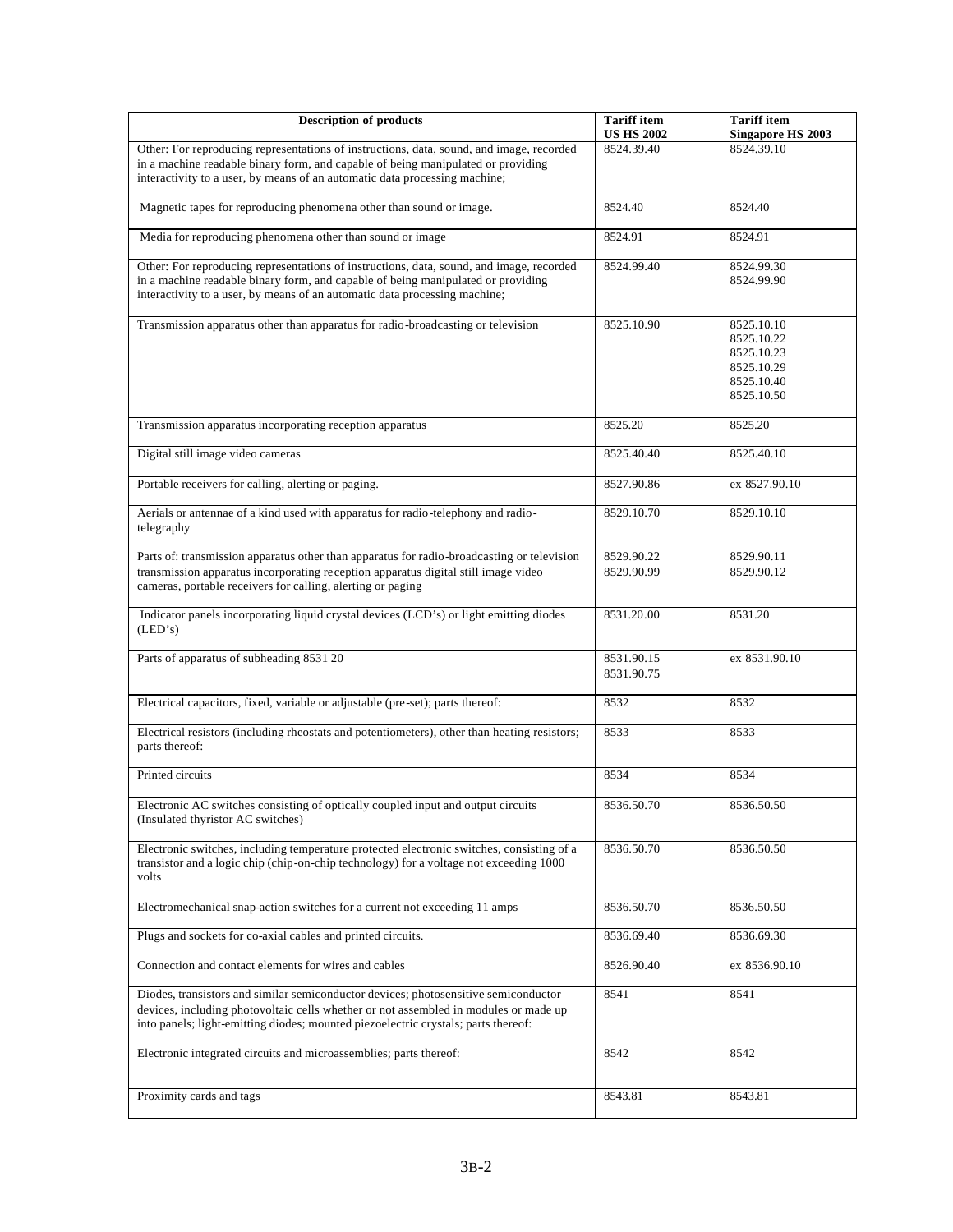| <b>Description of products</b>                                                                                                                                                                                                                                                                  | <b>Tariff</b> item<br><b>US HS 2002</b>              | <b>Tariff</b> item<br><b>Singapore HS 2003</b>                                   |
|-------------------------------------------------------------------------------------------------------------------------------------------------------------------------------------------------------------------------------------------------------------------------------------------------|------------------------------------------------------|----------------------------------------------------------------------------------|
| Electrical machines with translation or dictionary functions                                                                                                                                                                                                                                    | 8543.89.92                                           | 8543.89.20                                                                       |
| Other electric conductors, for a voltage not exceeding 80V, fitted with connectors, of a<br>kind used for telecommunications                                                                                                                                                                    | 8544.41.40                                           | 8544.41.11                                                                       |
| Other electric conductors, for a voltage not exceeding 80V, not fitted with connectors, of<br>a kind used for telecommunication                                                                                                                                                                 | 8544.49.40                                           | 8544.49.91<br>8544.49.92<br>8544.49.93<br>8544.49.94<br>8544.49.95<br>8544.49.99 |
| Other electric conductors, for a voltage exceeding 80V but not exceeding 1000V, fitted<br>with connectors, of a kind used for telecommunications                                                                                                                                                | 8544.51.70                                           | 8544.51.91<br>8544.51.92<br>8544.51.93<br>8544.51.94<br>8544.51.99               |
| Optical fiber cables                                                                                                                                                                                                                                                                            | 8544.70.00                                           | 8544.70                                                                          |
| Electrostatic photocopying apparatus, operating by reproducing the original image<br>directly onto the copy (direct process).                                                                                                                                                                   | 9009.11.00                                           | 9009.11                                                                          |
| Other photocopying apparatus, incorporating an optical system                                                                                                                                                                                                                                   | 9009.21.00                                           | 9009.21                                                                          |
| Parts and accessories                                                                                                                                                                                                                                                                           | 9009.91<br>9009.92<br>9009.93<br>9009.99             | 9009.90                                                                          |
| Instruments and apparatus for measuring or checking the flow, level, or other variables of<br>liquids or gases (for example, flow meters, level gauges, manometers, heat meters),<br>excluding instruments and apparatus of heading 9014, 9015, 9028 or 9032; parts and<br>accessories thereof: | 9026                                                 | 9026                                                                             |
| Chromatographs and electrophoresis instruments                                                                                                                                                                                                                                                  | 9027.20                                              | 9027.20                                                                          |
| Spectrometers, spectrophotometers and spectrographs using optical radiations (UV,<br>visible, IR)                                                                                                                                                                                               | 9027.30                                              | 9027.30                                                                          |
| Other instruments and apparatus using optical radiations (UV, visible, IR) of heading<br>9027                                                                                                                                                                                                   | 9027.50                                              | 9027.50                                                                          |
| Other instruments and apparatus of heading no 9027, (other than those of heading No.<br>9027.10)                                                                                                                                                                                                | 9027.80                                              | 9027.80                                                                          |
| Parts and accessories of products of heading 9027, other than for gas or smoke analysis<br>apparatus and mictromes.                                                                                                                                                                             | 9027.90.45<br>9027.90.54<br>9027.90.64<br>9027.90.84 | 9027.90.10                                                                       |
| Instruments and apparatus for measuring and checking, specially designed for<br>telecommunications (for example, cross-talk meters, gain measuring instruments,<br>distortion factor meters, psophometers)                                                                                      | 9030.40                                              | 9030.40                                                                          |
| Quartz reactor tubes and holders designed for insertion into diffusion and oxidation<br>furnaces for production of semiconductor wafers                                                                                                                                                         | 7017.10.30<br>7020.00.30                             | 7017.10.10<br>7017.10.90                                                         |
| Chemical vapor deposition apparatus for semiconductor production                                                                                                                                                                                                                                | 8479.89.84<br>8419.89.                               | 8419.89.11<br>8419.89.12<br>8419.89.13<br>8419.89.14<br>8419.89.19<br>8419.89.20 |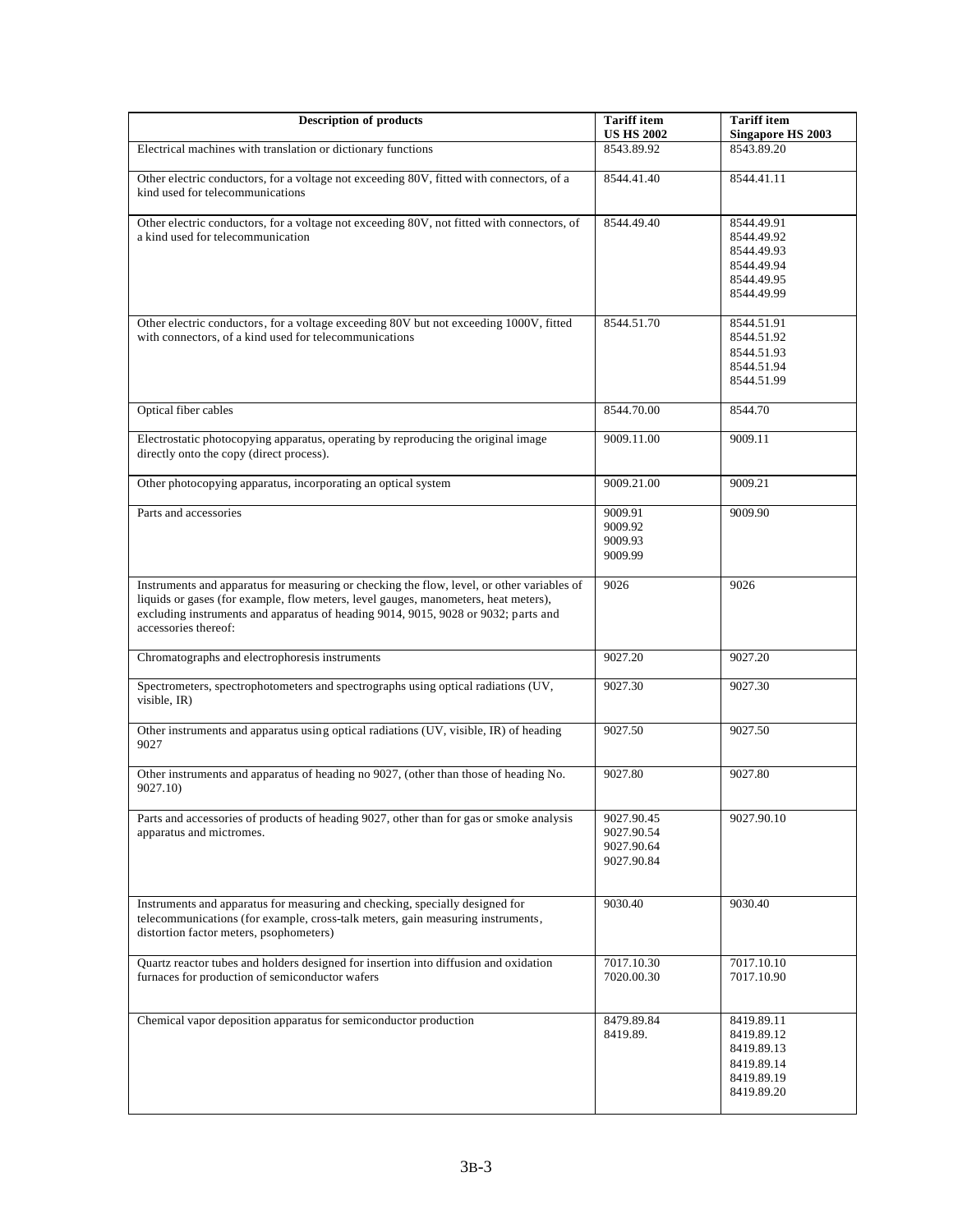| <b>Description of products</b>                                                                                                                | <b>Tariff</b> item<br><b>US HS 2002</b> | <b>Tariff</b> item<br><b>Singapore HS 2003</b> |
|-----------------------------------------------------------------------------------------------------------------------------------------------|-----------------------------------------|------------------------------------------------|
| Parts of chemical vapor deposition apparatus for semiconductor production                                                                     | 8479.90.94                              | 8419.90.11                                     |
|                                                                                                                                               | 8419.90.                                | 8419.90.12                                     |
|                                                                                                                                               |                                         | 8419.90.13                                     |
|                                                                                                                                               |                                         | 8419.90.14                                     |
|                                                                                                                                               |                                         | 8419.90.15                                     |
|                                                                                                                                               |                                         | 8419.90.19                                     |
|                                                                                                                                               |                                         | 8419.90.21                                     |
|                                                                                                                                               |                                         | 8419.90.22                                     |
|                                                                                                                                               |                                         | 8419.90.23                                     |
|                                                                                                                                               |                                         | 8419.90.24                                     |
|                                                                                                                                               |                                         | 8419.90.29                                     |
| Spin dryers for semiconductor wafer processing                                                                                                | 8421.19.30                              | 8421.19.20                                     |
| Parts of spin dryers for semiconductor wafer processing                                                                                       | 8421.91.60                              | 8421.91.30                                     |
| Deflash machines for cleaning and removing contaminants from the metal leads of                                                               | 8424.30.90                              | 8424.89.30                                     |
| semiconductor packages prior to the electroplating process                                                                                    | 8424.89.50                              |                                                |
|                                                                                                                                               | 8465.99.40                              |                                                |
|                                                                                                                                               | 8479.89.84                              |                                                |
|                                                                                                                                               |                                         |                                                |
| Spraying appliances for etching, stripping or cleaning semiconductor wafers                                                                   | 8424.89.30                              | 8424.89.30                                     |
| Parts of spraying appliances for etching, stripping or cleaning semiconductor wafers                                                          | 8424.90.90                              | 8424.90.23                                     |
| Machines for working any material by removal of material, by laser or other light or<br>photo-beam in the production of semi-conductor wafers | 8456.10.60                              | 8456.10.10                                     |
| Apparatus for stripping or cleaning semiconductor wafers                                                                                      | 8456.99.70                              | 8456.91.00                                     |
| Machines for dry-etching patterns on semiconductor materials                                                                                  | 8456.91                                 | 8456.91                                        |
| Focused ion beam milling machines to produce or repair masks and reticles for patterns<br>on semiconductor devices                            | 8456.99.10                              | 8456.99.10                                     |
| Lasercutters for cutting contacting tracks in semiconductor production by laser beam                                                          | 8456.10.60                              | 8456.99.20                                     |
|                                                                                                                                               |                                         | 8456.99.30                                     |
|                                                                                                                                               |                                         | 8456.99.40                                     |
|                                                                                                                                               |                                         | 8456.99.90                                     |
|                                                                                                                                               |                                         |                                                |
| Machines for sawing monocrystal semiconductor boules into slices, or wafers into chips                                                        | 8464.10.00                              | 8464.10.11                                     |
|                                                                                                                                               |                                         | 8464.10.12                                     |
|                                                                                                                                               |                                         | 8464.10.19                                     |
|                                                                                                                                               |                                         | 8464.10.90                                     |
|                                                                                                                                               |                                         |                                                |
| Grinding, polishing and lapping machines for processing of semiconductor wafers                                                               | 8464.20.10                              | 8464.20.11                                     |
| Dicing machine for scribing or scoring semiconductor wafers                                                                                   | 8464.10.00                              | 8464.90.11                                     |
|                                                                                                                                               | 8464.90.10                              |                                                |
| Parts for machines for sawing monocrystal semiconductor boules into slices, or wafers                                                         | 8466.91.10                              | 8466.91.90                                     |
| into chips                                                                                                                                    | 8466.91.50                              |                                                |
|                                                                                                                                               | 8466.10.40                              |                                                |
|                                                                                                                                               | 8466.20.40                              |                                                |
|                                                                                                                                               | 8466.30.45                              |                                                |
| Parts of dicing machines for scribing or scoring semiconductor wafers                                                                         | 8466.91.10                              | 8466.91.90                                     |
|                                                                                                                                               | 8466.91.50                              |                                                |
|                                                                                                                                               | 8466.10.40                              |                                                |
|                                                                                                                                               | 8466.20.40                              |                                                |
|                                                                                                                                               | 8466.30.45                              |                                                |
|                                                                                                                                               |                                         |                                                |
|                                                                                                                                               |                                         |                                                |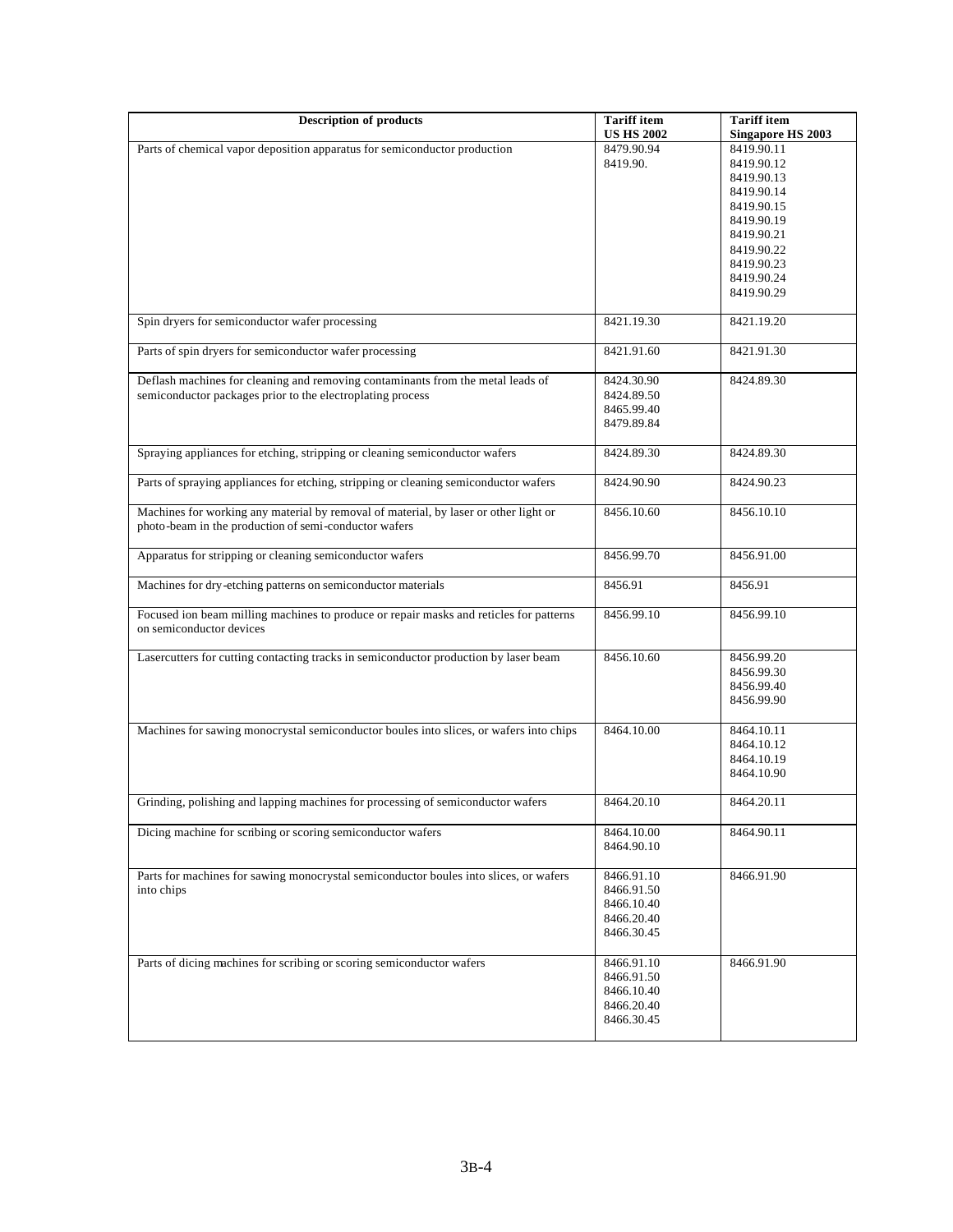| <b>Description of products</b>                                                             | <b>Tariff</b> item<br><b>US HS 2002</b> | <b>Tariff</b> item<br><b>Singapore HS 2003</b> |
|--------------------------------------------------------------------------------------------|-----------------------------------------|------------------------------------------------|
| Parts of grinding, polishing and lapping machines for processing of semiconductor wafers   | 8466.91.10                              | 8466.91.10                                     |
|                                                                                            | 8466.91.50                              |                                                |
|                                                                                            | 8466.10.40                              |                                                |
|                                                                                            | 8466.20.40                              |                                                |
|                                                                                            | 8466.30.45                              |                                                |
| Parts of focused ion beam milling machines to produce or repair masks and reticles for     | 8466.93.15                              | 8466.93.10                                     |
| patterns on semiconductor devices.                                                         | 8466.93.47                              |                                                |
|                                                                                            | 8466.93.60                              |                                                |
|                                                                                            | 8466.93.85                              |                                                |
|                                                                                            | 8466.10.40                              |                                                |
|                                                                                            | 8466.20.40                              |                                                |
|                                                                                            | 8466.30.45                              |                                                |
| Parts of lasercutters for cutting contacting tracks in semiconductor production by laser   | 8466.93.15                              | 8466.93.20                                     |
| beam                                                                                       | 8466.93.47                              | 8466.93.30                                     |
|                                                                                            | 8466.93.60                              | 8466.93.90                                     |
|                                                                                            | 8466.93.85                              |                                                |
|                                                                                            | 8466.10.40                              |                                                |
|                                                                                            | 8466.20.40                              |                                                |
|                                                                                            | 8466.30.45                              |                                                |
| Parts of machines for working any material by removal of material, by laser or other light | 8466.93.15                              | 8466.93.10                                     |
| or photon beam in the production of semiconductor wafers                                   | 8466.93.47                              |                                                |
|                                                                                            | 8466.93.60                              |                                                |
|                                                                                            | 8466.93.85                              |                                                |
|                                                                                            | 8466.10.40                              |                                                |
|                                                                                            | 8466.20.40                              |                                                |
|                                                                                            | 8466.30.45                              |                                                |
| Parts of apparatus for stripping or cleaning semiconductor wafers                          | 8466.93.15                              | 8466.93.10                                     |
|                                                                                            | 8466.93.47                              |                                                |
|                                                                                            | 8466.93.60                              |                                                |
|                                                                                            | 8466.93.85                              |                                                |
|                                                                                            | 8466.20.40                              |                                                |
|                                                                                            | 8466.30.45                              |                                                |
| Parts of machines for dry etching patterns on semiconductor wafers                         | 8466.93.15                              | 8466.93.10                                     |
|                                                                                            | 8466.93.47                              |                                                |
|                                                                                            | 8466.93.60<br>8466.93.85                |                                                |
|                                                                                            | 8466.20.40                              |                                                |
|                                                                                            | 8466.30.45                              |                                                |
| Encapsulation equipment for assembly of semiconductors                                     | 8477.10.70                              | 8477.10.10                                     |
|                                                                                            | 8477.40.40                              | 8477.10.31                                     |
|                                                                                            | 8477.59.40                              | 8477.10.32                                     |
|                                                                                            |                                         | 8477.10.39                                     |
| Parts of encapsulation equipment                                                           | 8477.90.15                              | 8477.90.10                                     |
|                                                                                            | 8477.90.35                              | 8477.90.20                                     |
|                                                                                            | 8477.90.55                              | 8477.90.31                                     |
|                                                                                            | 8477.90.75                              | 8477.90.32                                     |
|                                                                                            |                                         | 8477.90.39                                     |
|                                                                                            |                                         | 8477.90.40                                     |
| Automated machines for transport, handling and storage of semiconductor wafers, wafer      | 8428.39.00                              | 8479.50.10                                     |
| cassettes, wafer boxes and other material for semiconductor devices                        | 8428.90.00                              |                                                |
|                                                                                            | 8428.20.00                              |                                                |
|                                                                                            | 8428.33.00                              |                                                |
| Apparatus for growing or pulling monocrystal semiconductor boules                          | 8479.89.84                              | 8479.89.10                                     |
|                                                                                            |                                         |                                                |
| Apparatus for physical deposition by sputtering on semiconductor wafers                    | 8543.89.10                              | 8479.89.20                                     |
|                                                                                            |                                         | 8479.89.30                                     |
|                                                                                            |                                         | 8479.89.40                                     |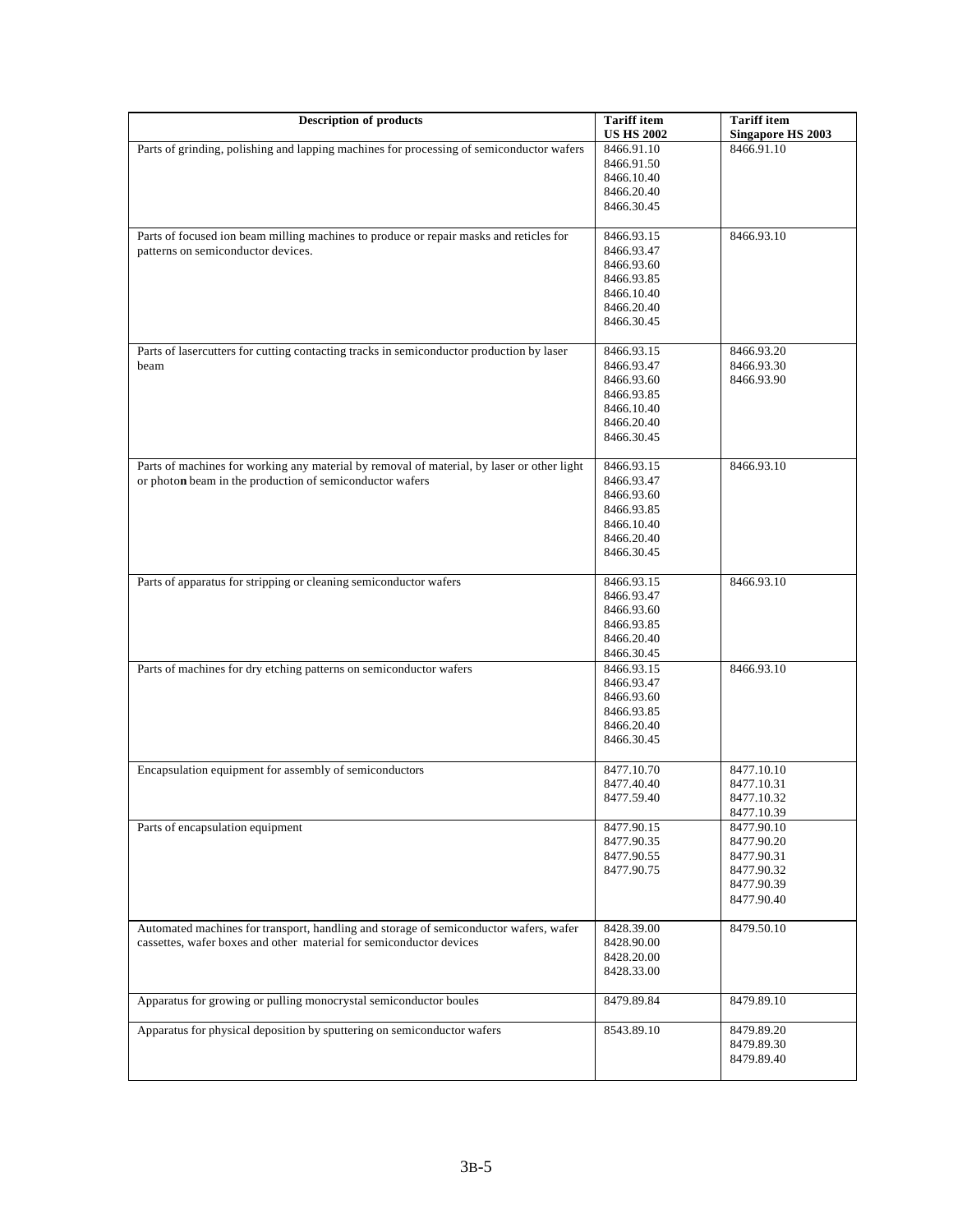| <b>Description of products</b>                                                           | <b>Tariff</b> item<br><b>US HS 2002</b> | <b>Tariff</b> item<br><b>Singapore HS 2003</b> |
|------------------------------------------------------------------------------------------|-----------------------------------------|------------------------------------------------|
| Apparatus for wet-etching, developing, stripping or cleaning semi-conductor wafers and   | 8424.89.30                              | 8479.89.20                                     |
| flat panel displays.                                                                     | 8464.90.10                              | 8479.89.30                                     |
|                                                                                          | 8464.90.60                              | 8479.89.40                                     |
|                                                                                          | 8479.89.84                              |                                                |
|                                                                                          |                                         |                                                |
|                                                                                          | 8424.89.50                              |                                                |
|                                                                                          | 8479.89.87                              |                                                |
| Die attach apparatus, tape automated bonders, and wire bonders for assembly of           | 8515.80.00                              | 8479.89.20                                     |
| semiconductors                                                                           | 8479.89.84                              | 8479.89.30                                     |
|                                                                                          |                                         | 8479.89.40                                     |
| Encapsulation equipment for assembly of semiconductors                                   | 8477.10.70                              | 8479.89.20                                     |
|                                                                                          | 8477.40.40                              | 8479.89.30                                     |
|                                                                                          | 8477.59.40                              | 8479.89.40                                     |
| Epitaxial deposition machines for semiconductor wafers                                   | 8479.89.84                              | 8479.89.10                                     |
|                                                                                          |                                         |                                                |
| Machines for bending, folding and straightening semiconductor leads                      | 8462.21.40                              | 8479.89.20                                     |
|                                                                                          | 8462.29.40                              | 8479.89.30                                     |
|                                                                                          |                                         | 8479.89.40                                     |
| Physical deposition apparatus for semiconductor production                               | 8543.89.10                              | 8479.89.20                                     |
|                                                                                          |                                         | 8479.89.30                                     |
|                                                                                          |                                         | 8479.89.40                                     |
|                                                                                          |                                         |                                                |
| Spinners for coating photographic emulsions on semiconductor wafers                      | 8479.89.84                              | 8479.89.20                                     |
|                                                                                          |                                         | 8479.89.30                                     |
|                                                                                          |                                         | 8479.89.40                                     |
| Parts of apparatus for physical deposition by sputtering on semiconductor wafers         | 8543.90.10                              | 8479.90.20                                     |
|                                                                                          |                                         | 8479.90.30                                     |
|                                                                                          |                                         | 8479.90.40                                     |
| Parts for die attach apparatus, tape automated bonders, and wire bonders for assembly of | 8515.90.10                              | 8479.90.20                                     |
| semiconductors                                                                           | 8479.90.94                              | 8479.90.30                                     |
|                                                                                          |                                         | 8479.90.40                                     |
|                                                                                          |                                         |                                                |
| Parts for spinners for coating photographic emulsions on semiconductor wafers            | 8479.90.94                              | 8479.90.20                                     |
|                                                                                          |                                         | 8479.90.30                                     |
|                                                                                          |                                         | 8479.90.40                                     |
| Parts of apparatus for growing or pulling monocrystal semiconductor boules               | 8479.90.94                              | 8479.90.10                                     |
|                                                                                          |                                         |                                                |
| Parts of apparatus for wet etching, developing, stripping or cleaning semiconductor      | 8424.90.90                              | 8479.90.20                                     |
| wafers and flat panel displays                                                           | 8466.91.10                              | 8479.90.30                                     |
|                                                                                          | 8466.91.50                              | 8479.90.40                                     |
|                                                                                          | 8479.90.94                              |                                                |
|                                                                                          | 8466.20.40                              |                                                |
|                                                                                          | 8466.30.45                              |                                                |
| Parts of automated machines for transport, handling and storage of semiconductor wafers, | 8431.39.00                              | 8479.90.20                                     |
| wafer cassettes, wafer boxes and other material for semiconductor devices                |                                         | 8479.90.30                                     |
|                                                                                          |                                         | 8479.90.40                                     |
| Parts of encapsulation equipment for assembly of semiconductors                          | 8477.90.15                              | 8479.90.20                                     |
|                                                                                          | 8477.90.35                              | 8479.90.30                                     |
|                                                                                          | 8477.90.55                              | 8479.90.40                                     |
|                                                                                          | 8477.90.75                              |                                                |
|                                                                                          |                                         |                                                |
| Parts of epitaxial deposition machines for semiconductor wafers                          | 8479.90.94                              | 8479.90.10                                     |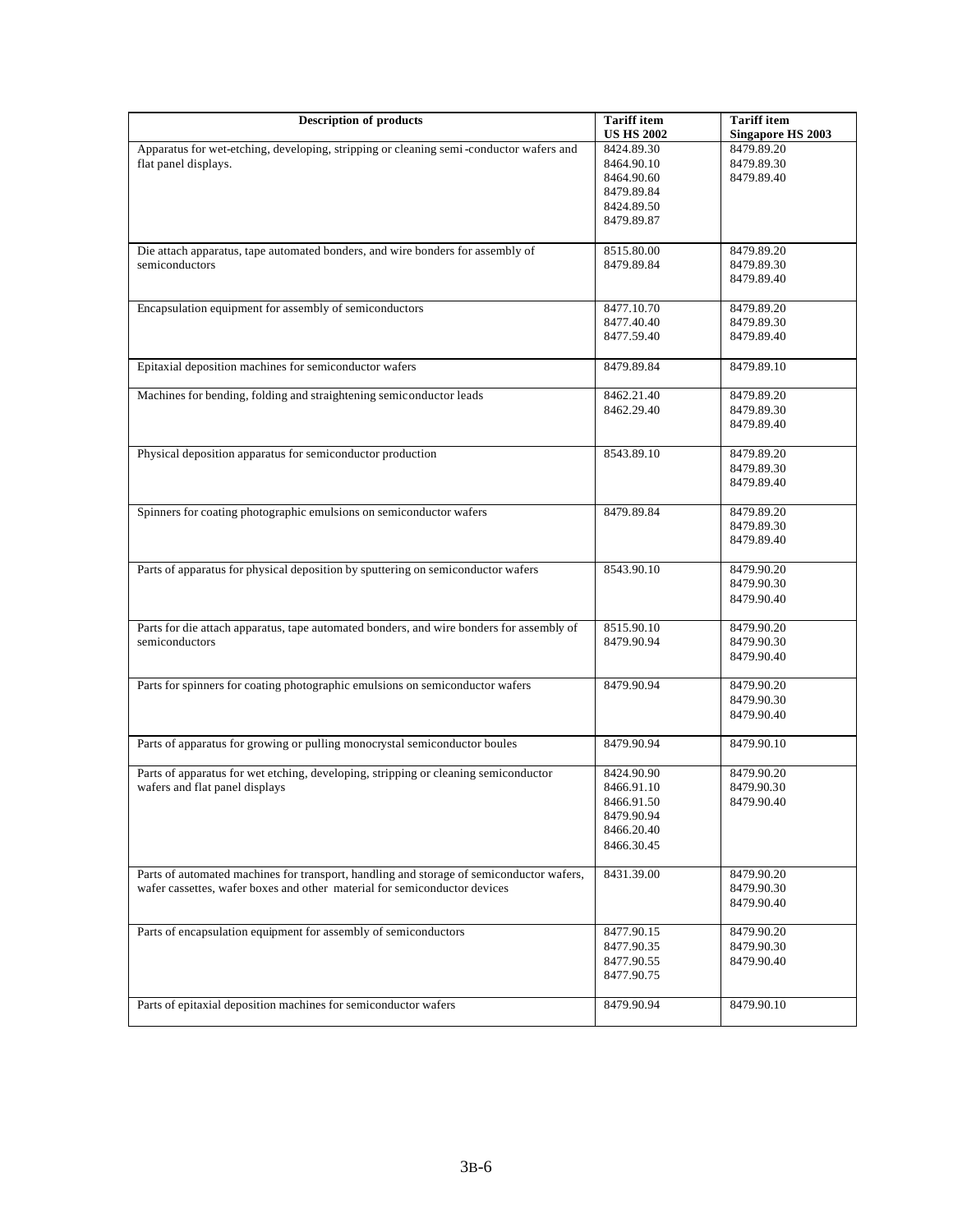| <b>Description of products</b>                                                        | <b>Tariff</b> item | <b>Tariff</b> item       |
|---------------------------------------------------------------------------------------|--------------------|--------------------------|
|                                                                                       | <b>US HS 2002</b>  | <b>Singapore HS 2003</b> |
| Parts of machines for bending, folding and straightening semiconductor leads          | 8466.94.20         | 8479.90.20               |
|                                                                                       | 8466.94.40         | 8479.90.30               |
|                                                                                       | 8466.94.55         | 8479.90.40               |
|                                                                                       | 8466.94.75         |                          |
|                                                                                       | 8466.10.40         |                          |
|                                                                                       | 8466.20.40         |                          |
|                                                                                       |                    |                          |
|                                                                                       | 8466.30.45         |                          |
| Parts of physical deposition apparatus for semiconductor production                   | 8543.90.10         | 8479.90.20               |
|                                                                                       |                    | 8479.90.30               |
|                                                                                       |                    |                          |
|                                                                                       |                    | 8479.90.40               |
| Injection and compression molds for the manufacture of semiconductor devices          | 8480.71.40         | 8480.71.20               |
| Resistance heated furnaces and ovens for the manufacture of semi-conductor devices on | 8514.10.00         | 8514.10.11               |
| semi-conductor wafers.                                                                |                    | 8514.10.19               |
|                                                                                       |                    |                          |
| Inductance or dielectric furances and ovens for the manufacture of semi-conductor     | 8514.20.60         | 8514.20.11               |
| devices on semi-conductor wafers.                                                     |                    |                          |
|                                                                                       |                    |                          |
| Apparatus for rapid heating of semiconductor wafers                                   | 8514.30.60         | 8514.30.11               |
|                                                                                       |                    |                          |
|                                                                                       |                    | 8514.30.12               |
|                                                                                       |                    | 8514.30.19               |
|                                                                                       |                    | 8514.30.90               |
|                                                                                       |                    |                          |
| Parts of resistance heated furnaces and ovens for the manufacture of semiconductor    | 8514.90.80         | 8514.90.10               |
| devices on semiconductor wafers                                                       |                    |                          |
|                                                                                       |                    |                          |
| Parts of apparatus for rapid heating of wafers                                        | 8514.90.80         | 8514.90.90               |
|                                                                                       |                    |                          |
| Parts of furnaces ovens of heading no. 8514 10 to no. 8514 30                         | 8514.90.80         | 8514.90.90               |
|                                                                                       |                    |                          |
| Wafer probers                                                                         | 8536.90.40         | 8536.90.10               |
|                                                                                       |                    |                          |
| Ion implanters designed for doping semiconductor materials                            | 8543.11            | 8543.11                  |
|                                                                                       |                    |                          |
| Apparatus for wet etching, developing, stripping or cleaning semiconductor wafers and | 8424.89.30         | 8543.30.10               |
| flat panel displays                                                                   | 8464.90.10         |                          |
|                                                                                       | 8464.90.60         |                          |
|                                                                                       | 8479.89.84         |                          |
|                                                                                       |                    |                          |
|                                                                                       | 8424.89.50         |                          |
|                                                                                       | 8479.89.87         |                          |
|                                                                                       |                    |                          |
| Parts of apparatus for wet etching, developing, stripping or cleaning semiconductor   | 8424.90.90         | 8543.90.30               |
| wafers and flat panel displays                                                        | 8466.91.10         |                          |
|                                                                                       | 8466.91.50         |                          |
|                                                                                       | 8479.90.94         |                          |
|                                                                                       | 8466.20.40         |                          |
|                                                                                       | 8466.30.45         |                          |
|                                                                                       |                    |                          |
| Parts of ion implanters for doping semiconductor materials                            | 8543.90.64         | 8543.90.30               |
|                                                                                       | 8543.90.84         |                          |
|                                                                                       |                    |                          |
| Apparatus for the projection, drawing or plating circuit patterns on sensitized       | 9010.41.00         | 9010.41.00               |
| semiconductor materials or flat panel displays                                        | 9010.42.00         | 9010.42.00               |
|                                                                                       | 9010.49.00         | 9010.49.00               |
|                                                                                       | 9010.50.60         |                          |
|                                                                                       |                    |                          |
| Parts and accessories of the apparatus of Heading No 9010 41 to 9010 49               | 9010.90.70         | 9010.90.20               |
|                                                                                       |                    |                          |
| Optical stereoscopic microscopes fitted with equipment specifically designed for the  | 9031.41.00         | 9011.10.10               |
| handling and transport of semiconductor wafer or recticles                            |                    | 9011.10.90               |
|                                                                                       |                    |                          |
|                                                                                       |                    |                          |
|                                                                                       |                    |                          |
| Photomicrographic microscopes fitted with equipment specifically designed for the     | 9031.41.00         | 9011.20.10               |
| handling and transport of semiconducter wafers or recticles                           |                    | 9011.20.90               |
|                                                                                       |                    |                          |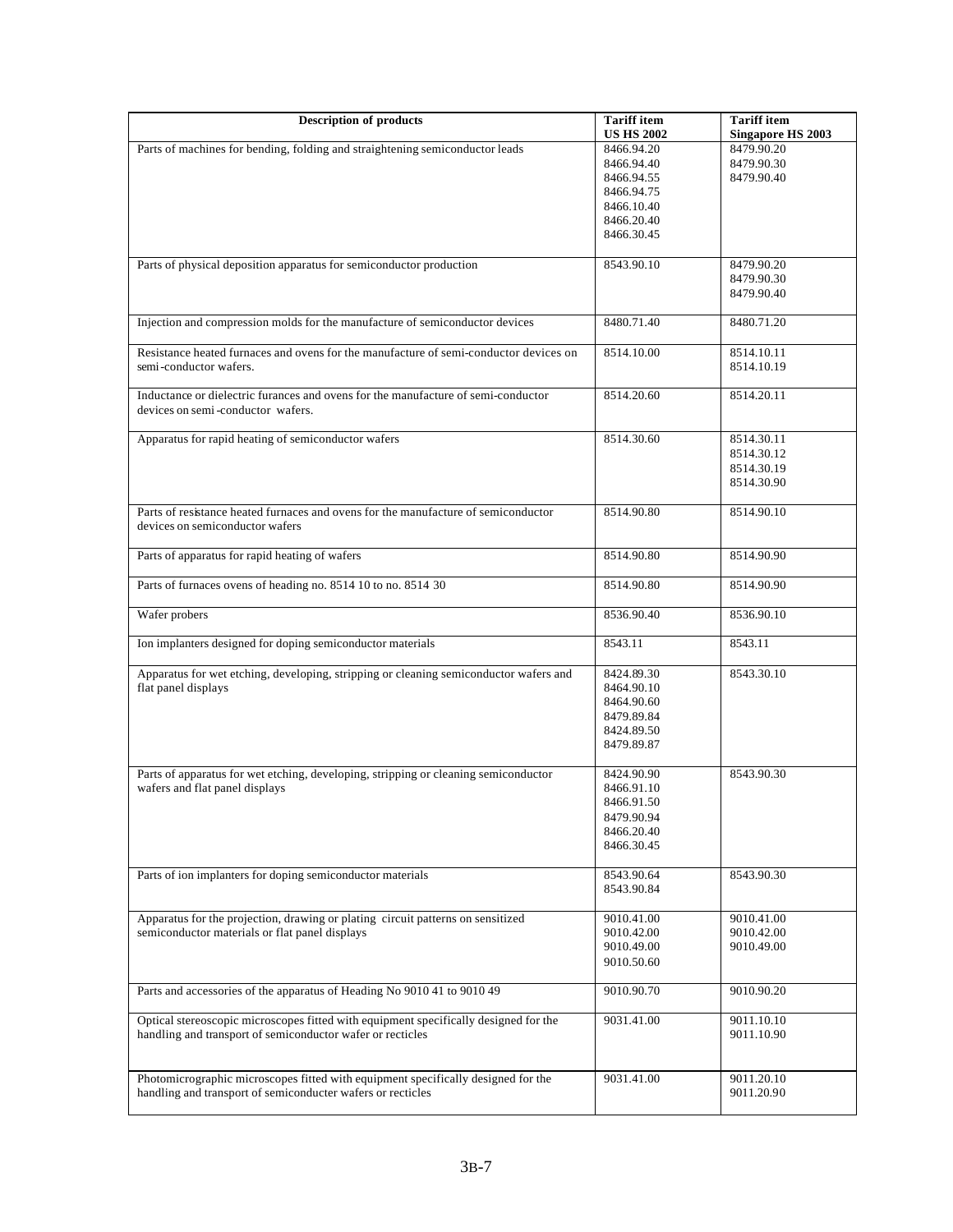| <b>Description of products</b>                                                                                                                                                      | <b>Tariff</b> item | <b>Tariff</b> item       |
|-------------------------------------------------------------------------------------------------------------------------------------------------------------------------------------|--------------------|--------------------------|
|                                                                                                                                                                                     | <b>US HS 2002</b>  | <b>Singapore HS 2003</b> |
| Parts and accessories of optical stereoscopic microscopes fitted with equipment                                                                                                     | 9031.90.54         | 9011.90.10               |
| specifically designed for the handling and transport of semiconductor wafers or recticles                                                                                           |                    | 9011.90.90               |
|                                                                                                                                                                                     |                    |                          |
| Parts and accessories of photomicrographic microscopes fitted with equipment                                                                                                        | 9031.90.54         | 9011.90.10               |
| specifically designed for the handling and transport of semiconductor wafers or recticles                                                                                           |                    | 9011.90.90               |
|                                                                                                                                                                                     |                    |                          |
|                                                                                                                                                                                     |                    |                          |
| Electron beam microscopes fitted with equipment specifically designed for the handling                                                                                              | 9031.80.40         | 9012.10.10               |
| and transport of semiconductor wafers or recticles                                                                                                                                  |                    | 9012.10.90               |
|                                                                                                                                                                                     |                    |                          |
|                                                                                                                                                                                     |                    |                          |
| Parts and accessories of electron beam microscopes fitted with equipment specifically                                                                                               | 9031.90.70         | 9012.90.10<br>9012.90.90 |
| designed for the handling and transport of semiconductor wafers or recticles                                                                                                        |                    |                          |
| Pattern generating apparatus of a kind for producing masks and reticles from photoresist                                                                                            | 9017.20.50         | 9017.20.40               |
| coated substrates                                                                                                                                                                   |                    | 9017.20.50               |
|                                                                                                                                                                                     |                    | 9017.20.90               |
|                                                                                                                                                                                     |                    |                          |
| Parts and accessories for pattern generating apparatus of a kind used for producing masks                                                                                           | 9017.90.00         | 9017.90.10               |
| or reticles from photoresist coated substrates                                                                                                                                      |                    | 9017.90.20               |
|                                                                                                                                                                                     |                    | 9017.90.30               |
|                                                                                                                                                                                     |                    | 9017.90.40               |
|                                                                                                                                                                                     |                    | 9017.90.90               |
| Parts and accessories of such pattern generating apparatus                                                                                                                          | 9017.90.00         | 9017.90.10               |
|                                                                                                                                                                                     |                    | 9017.90.20               |
|                                                                                                                                                                                     |                    | 9017.90.30               |
|                                                                                                                                                                                     |                    | 9017.90.40               |
|                                                                                                                                                                                     |                    | 9017.90.90               |
|                                                                                                                                                                                     |                    |                          |
| Instruments and apparatus for measuring or checking semiconductor wafers or devices                                                                                                 | 9030.82            | 9030.82                  |
| Parts and accessories of instruments and apparatus of subheading 9030.82                                                                                                            | 9030.90.64         | 9030.90.20               |
|                                                                                                                                                                                     |                    | 9030.90.30               |
| Parts of instruments and appliances for measuring or checking semiconductor wafers or                                                                                               | 9030.90.84         | 9030.90.20               |
| devices                                                                                                                                                                             |                    | 9030.90.30               |
| Optical instruments and appliances for inspecting semiconductor wafers or devices or for                                                                                            | 9031.41.00         | 9031.41                  |
| inspecting masks, photomasks or reticles used in manufacturing semiconductor devices                                                                                                | 9031.49.70         |                          |
|                                                                                                                                                                                     |                    |                          |
| Optical instruments and appliances for measuring surface particulate contamination on                                                                                               | 9031.49.70         | 9031.49.10               |
| semiconductor wafers                                                                                                                                                                |                    | 9031.49.20               |
|                                                                                                                                                                                     |                    | 9031.49.30               |
|                                                                                                                                                                                     |                    | 9031.49.90               |
|                                                                                                                                                                                     |                    |                          |
| Parts and accessories of optical instruments and appliances for inspecting semiconductor<br>wafers or devices or for inspecting masks, photomasks or reticles used in manufacturing | 9031.90.54         | 9031.90.11               |
| semiconductor devices                                                                                                                                                               |                    |                          |
|                                                                                                                                                                                     |                    |                          |
| Parts and accessories of optical instruments and appliances for measuring surface                                                                                                   | 9031.90.54         | 9031.90.11               |
| particulate contamination on semiconductor wafers                                                                                                                                   |                    |                          |
| Computers: automatic data processing machines capable of 1) storing the processing                                                                                                  | 8471               | 8471                     |
| program or programs and at least the data immediately necessary for the execution of the                                                                                            |                    |                          |
| program; 2) being freely programmed in accordance with the requirements of the user; 3)                                                                                             |                    |                          |
| performing arithmetical computations specified by the user; and 4) executing, without<br>human intervention, a processing program which requires them to modify their execution,    |                    |                          |
| by logical decision during the processing run.                                                                                                                                      |                    |                          |
| The agreement covers such automatic data processing machines whether or not they are                                                                                                |                    |                          |
| able to receive and process with the assistance of central processing unit telephony                                                                                                |                    |                          |
| signals, television signals, or other analogue or digitally processed audio or video signals.                                                                                       |                    |                          |
| Machines performing a specific function other than data processing, or incorporating or                                                                                             |                    |                          |
| working in conjunction with an automatic data processing machine, and not otherwise                                                                                                 |                    |                          |
| specified under Attachment A or B, are not covered by this agreement.                                                                                                               |                    |                          |
|                                                                                                                                                                                     |                    |                          |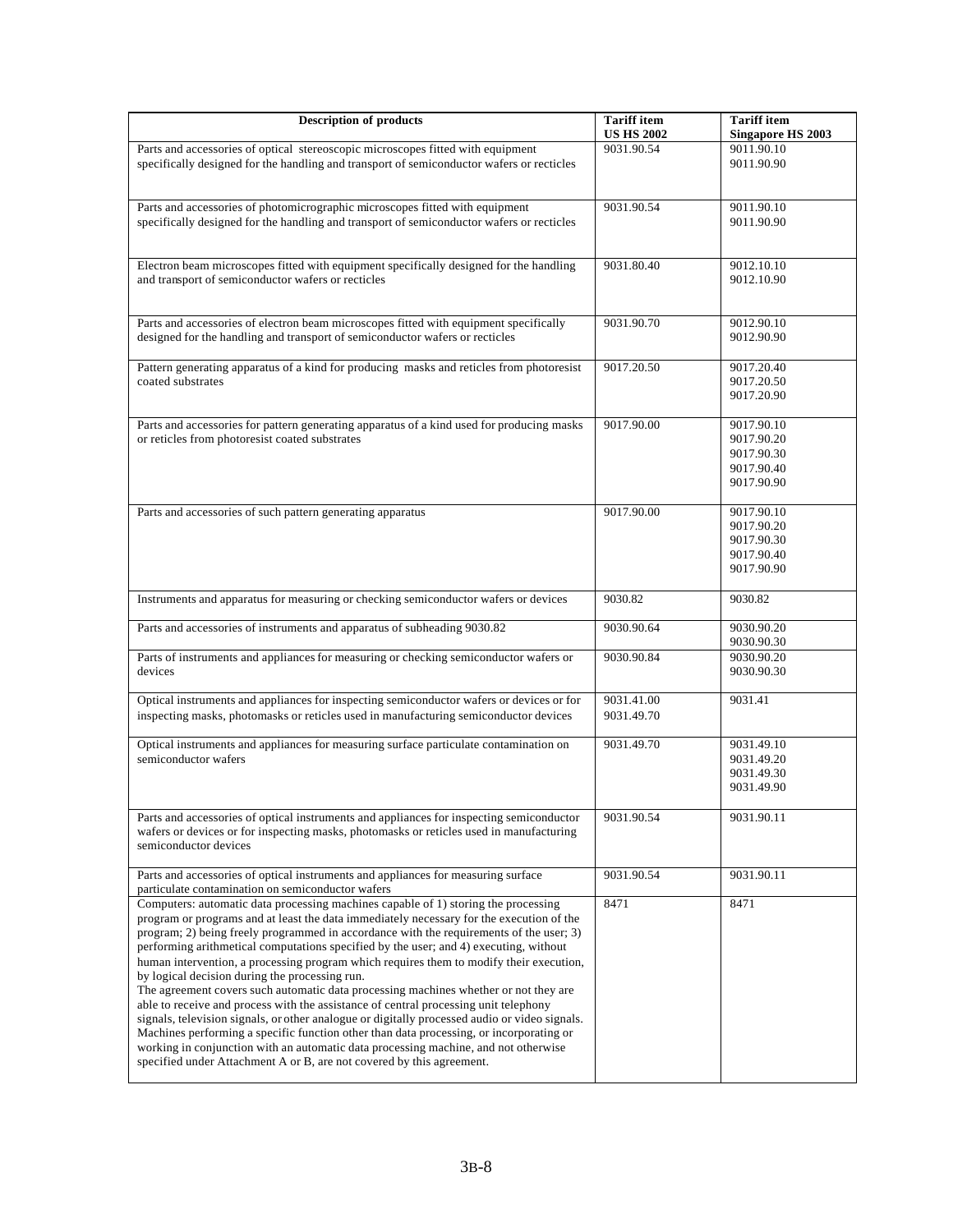| <b>Description of products</b>                                                                                                                                                                                                                                                                                                                                                                                                                                                                                                                                                                                                              | <b>Tariff</b> item<br><b>US HS 2002</b>                                                                                                                                                                                                    | <b>Tariff</b> item<br><b>Singapore HS 2003</b>                                                                                                                                                                                                                                       |
|---------------------------------------------------------------------------------------------------------------------------------------------------------------------------------------------------------------------------------------------------------------------------------------------------------------------------------------------------------------------------------------------------------------------------------------------------------------------------------------------------------------------------------------------------------------------------------------------------------------------------------------------|--------------------------------------------------------------------------------------------------------------------------------------------------------------------------------------------------------------------------------------------|--------------------------------------------------------------------------------------------------------------------------------------------------------------------------------------------------------------------------------------------------------------------------------------|
| Electric amplifiers when used as repeaters in line telephony products falling within this<br>agreement, and parts thereof.                                                                                                                                                                                                                                                                                                                                                                                                                                                                                                                  | 8518.40.10<br>8518.90.20<br>8518.90.60                                                                                                                                                                                                     | 8517.50                                                                                                                                                                                                                                                                              |
| Flat panel displays (including LCD, Electro, Luminesence, Plasma and other<br>technologies) for products falling within this agreement, and parts thereof.                                                                                                                                                                                                                                                                                                                                                                                                                                                                                  | 8471.60.10<br>8471.60.30<br>8471.60.45<br>8471.49.24<br>8471.49.15<br>8471.49.29<br>8473.30.10<br>8473.30.20<br>8473.30.50<br>8531.20.00<br>8531.90.15<br>8531.90.75<br>8543.89.92<br>8543.90.64<br>8543.90.84<br>9013.80.70<br>9013.90.50 | 8531.20.00<br>8471.60.29<br>8471.60.60<br>8471.60.90<br>8473.30.10<br>8473.30.20<br>8473.30.90<br>8531.90.10<br>8531.90.91<br>8531.90.92<br>8531.90.99<br>8543.90.10<br>8543.90.20<br>8543.90.30<br>8543.90.40<br>8543.90.50<br>8543.90.60<br>8543.90.70<br>8543.90.80<br>8543.90.90 |
| Network equipment: Local Area Network (LAN) and Wide Area Network (WAN)<br>apparatus, including those products dedicated for use solely or principally to permit the<br>interconnection of automatic data processing machines and units thereof for a network<br>that is used primarily for the sharing of resources such as central processor units, data<br>storage devices and input and output units $-$ including the adapters, hubs, in $-$ line<br>repeaters, converters, concentrators, bridges and routers, and printed circuit assemblies<br>for physical incorporation into automatic data processing machines and unit thereof. | 8471.80.10<br>8471.80.40<br>8471.80.90<br>8471.49.60<br>8517.50.60<br>8517.50.90                                                                                                                                                           | 8471.50                                                                                                                                                                                                                                                                              |
| Monitors: display units of automatic data processing machines with a cathode ray tube<br>with a dot screen pitch smaller than 0.4 mm not capable of receiving and processing<br>television signals or other analogue or digitally processed audio or video signals without<br>assistance of a central processing unit of a computer as defined in this agreement. The<br>agreement does not, therefore, cover televisions, including high definition televisions.                                                                                                                                                                           | 8471.60.10<br>8471.60.35<br>8471.60.45<br>8471.49.15<br>8471.49.26<br>8471.49.29                                                                                                                                                           | 8471.60                                                                                                                                                                                                                                                                              |
| Optical disc storage units, for automatic data processing machines (including CD drives<br>and DVD drives), whether or not having the capability of writing/recording as well as<br>reading, whether or not in their own housings.                                                                                                                                                                                                                                                                                                                                                                                                          | 8471.49.50<br>8471.70.60<br>8471.70.90                                                                                                                                                                                                     | 8471.70                                                                                                                                                                                                                                                                              |
| Paging alert devices, and parts thereof                                                                                                                                                                                                                                                                                                                                                                                                                                                                                                                                                                                                     | 8527.90.86<br>8525.20.30<br>8529.10.70<br>8529.90.22<br>8529.90.75<br>8529.90.86                                                                                                                                                           | 8527.90.10<br>8527.90.91<br>8527.90.92<br>8527.90.99<br>8529.90.91<br>8529.90.92<br>8529.90.93<br>8529.90.99                                                                                                                                                                         |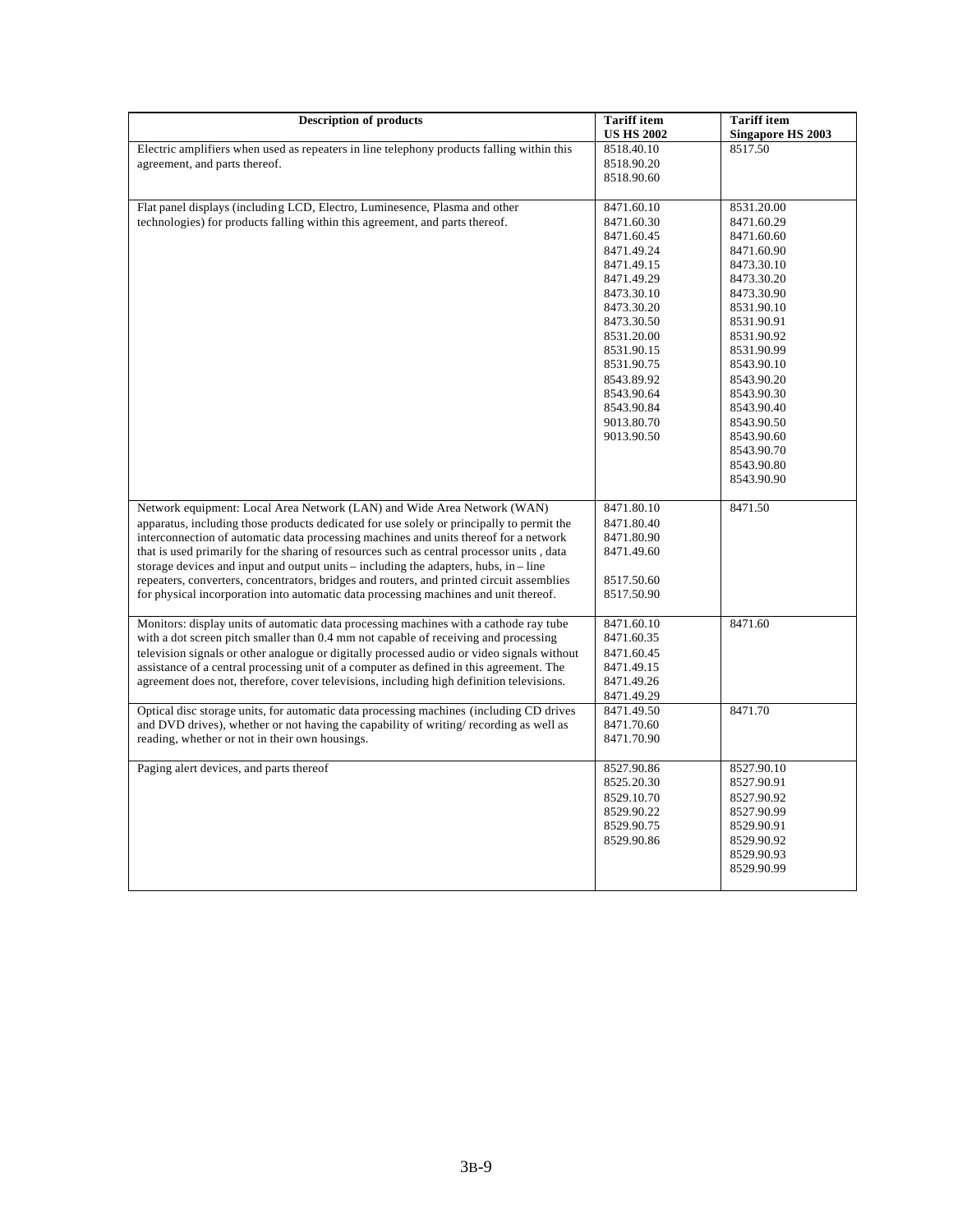| <b>Description of products</b>                                                              | <b>Tariff</b> item       | <b>Tariff</b> item       |
|---------------------------------------------------------------------------------------------|--------------------------|--------------------------|
|                                                                                             | <b>US HS 2002</b>        | <b>Singapore HS 2003</b> |
| Plotters whether input or output units of HS heading No 8471 or drawing or drafting         | 8471.60.51               | 8471.60.11               |
| machines of HS heading No 9017.                                                             | 8471.60.52               | 8471.60.12               |
|                                                                                             | 8471.60.53               | 8471.60.13               |
|                                                                                             | 8471.60.54               | 8471.60.19               |
|                                                                                             | 8471.60.55               | 8471.60.21               |
|                                                                                             | 8471.60.56               | 8471.60.29               |
|                                                                                             | 8471.60.57               | 8471.60.20               |
|                                                                                             | 8471.60.61               | 8471.60.40               |
|                                                                                             | 8471.60.62               | 8471.60.50               |
|                                                                                             | 8471.60.63               | 8471.60.60               |
|                                                                                             | 8471.60.64               | 8471.60.90               |
|                                                                                             | 8471.60.65               | 9017.20.10               |
|                                                                                             | 8471.60.66               | 9017.20.20               |
|                                                                                             | 8471.60.67               | 9017.20.30               |
|                                                                                             | 8471.49.31               | 9017.20.40               |
|                                                                                             | 8471.49.32               | 9017.20.50               |
|                                                                                             | 8471.49.33               | 9017.20.90               |
|                                                                                             | 8471.49.34               |                          |
|                                                                                             | 8471.49.35               |                          |
|                                                                                             | 8471.49.36               |                          |
|                                                                                             | 8471.49.37               |                          |
|                                                                                             | 9017.10.40               |                          |
|                                                                                             | 9017.20.70               |                          |
|                                                                                             | 9017.90.00               |                          |
|                                                                                             |                          |                          |
|                                                                                             |                          |                          |
| Printed Circuit Assemblies for products falling within this agreement, including such       | 8471.50.00               | 8473.10                  |
| assemblies for external connections such as cards that conform to the PCMCIA standard.      | 8473.30.10               | 8473.21                  |
| Such printed circuit assemblies consist of one or more printed circuits of heading 8534     | 8473.50.30               | 8473.29                  |
| with one or more active elements assembled thereon, with or without passive elements "      | 8473.10.20               | 8473.30.10               |
| Active elements" means diodes, transistors, and similar semiconductor devices, whether      | 8473.21.00               | 8473.40                  |
| or not photosensitive, of the heading 8541, and integrated circuits and micro assemblies of | 8473.29.00               | 8473.50                  |
| heading 8542.                                                                               | 8473.40.10               | 8504.90                  |
|                                                                                             | 8504.40.60               | 8517.90                  |
|                                                                                             | 8504.40.85               | 8518.90                  |
|                                                                                             | 8504.90.20               | 8522.90.10               |
|                                                                                             | 8504.90.65               | 8529 90.31               |
|                                                                                             | 8517.50.10               | 8529 90.32               |
|                                                                                             | 8517.90.08               | 8529 90.33               |
|                                                                                             | 8517.90.36               | 8529 90.34               |
|                                                                                             | 8517.90.38               | 8529 90.35               |
|                                                                                             | 8517.90.44               | 8529 90.36               |
|                                                                                             | 8518.90.20               | 8529 90.37               |
|                                                                                             | 8518.90.60               | 8529 90.39               |
|                                                                                             | 8520.20.00               | 8531.90                  |
|                                                                                             | 8522.90.45               | 8538.90                  |
|                                                                                             | 8529.90.22               | 8543.90                  |
|                                                                                             | 8531.90.15               | 9009.90                  |
|                                                                                             | 8538.90.10               | 9013.90                  |
|                                                                                             | 8543.90.64               | 9017.90                  |
|                                                                                             | 9009.99.80               | 9026.90                  |
|                                                                                             | 9009.99.40               | 9027.90                  |
|                                                                                             | 9013.90.50               | 9030.90                  |
|                                                                                             | 9017.90.00               |                          |
|                                                                                             | 9026.90.20               |                          |
|                                                                                             | 9026.90.60<br>9027.90.45 |                          |
|                                                                                             | 9027.90.54               |                          |
|                                                                                             |                          |                          |
|                                                                                             | 9027.90.64<br>9027.90.84 |                          |
|                                                                                             | 9030.90.64               |                          |
|                                                                                             |                          |                          |
|                                                                                             | 9030.90.84<br>9031.90.54 |                          |
|                                                                                             | 9031.90.70               |                          |
|                                                                                             |                          |                          |
| Projection type flat panel display units used with automatic data processing machines       | 8528.30.62               | 8471.60                  |
| which can display digital information generated by the central processing unit.             |                          | 8528.30                  |
|                                                                                             |                          |                          |